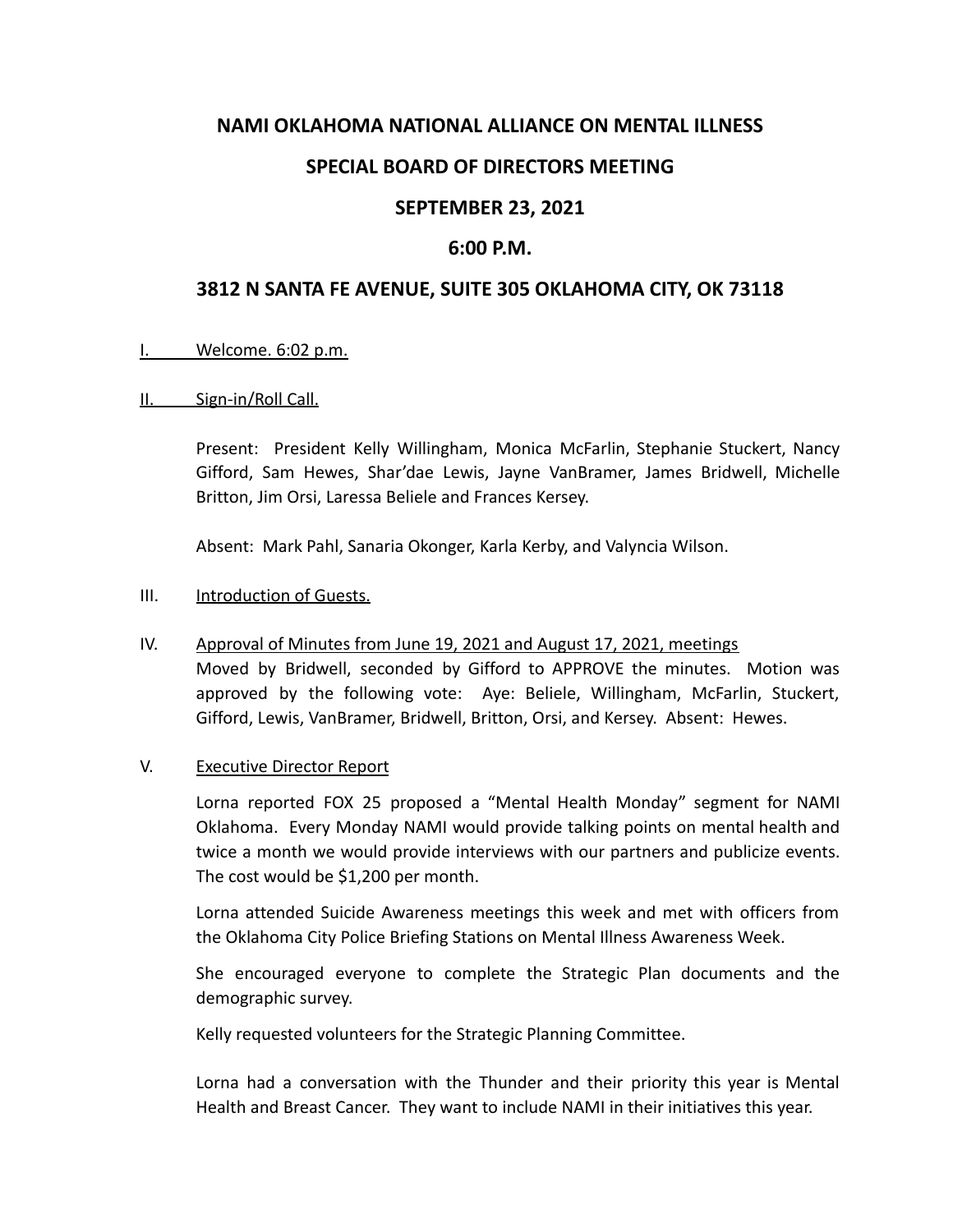# VI. Committee reports

- a. Bylaws
	- i. Suggested Bylaws changes
	- ii. Opting out of Open Meetings Act

Frances informed the Board the only changes are deleting the reference to the Open Meetings Act, deleting the NAMI Oklahoma Management section and include an Inclusion Clause. The last two changes were recommended by NAMI National.

Moved by Bridwell, seconded by Britton to ADOPT the Bylaws. Motion was approved by the following vote: Aye: Beliele, Willingham, McFarlin, Stuckert, Gifford, Lewis, VanBramer, Bridwell, Britton, Orsi, and Kersey. Absent: Hewes.

- b. Finance Committee
	- i. Acceptance of Financials
	- ii. Approval of Executive Director on Bank Account

Michelle highlighted the Financial Report. The broad statement is we are in a good place financially. Everything is going as expected with the Department of Mental Health and Substance Abuse. The Financial Statements relative to the budget do not give the whole picture. She recommended the budget estimates be revised to more correctly reflect where we are to the Financial Statement. There have not been many expenses this year. The New Initiative category has not been spent yet. Expense wise we are in a good place.

Moved by Britton seconded by Willingham to ACCEPT the Financials and APPROVE the Executive Director on bank account. Motion was approved by the following vote: Aye: Beliele, Willingham, McFarlin, Stuckert, Gifford, Hewes, Lewis, VanBramer, Bridwell, Britton, Orsi, and Kersey.

- c. Governance
	- i. Strategic Planning Discussion
- d. Public Policy

Jay reported on the interim study for youth suicide prevention. Andi and Lorna attended the meeting. Andi stated the 988 number came up in the discussion.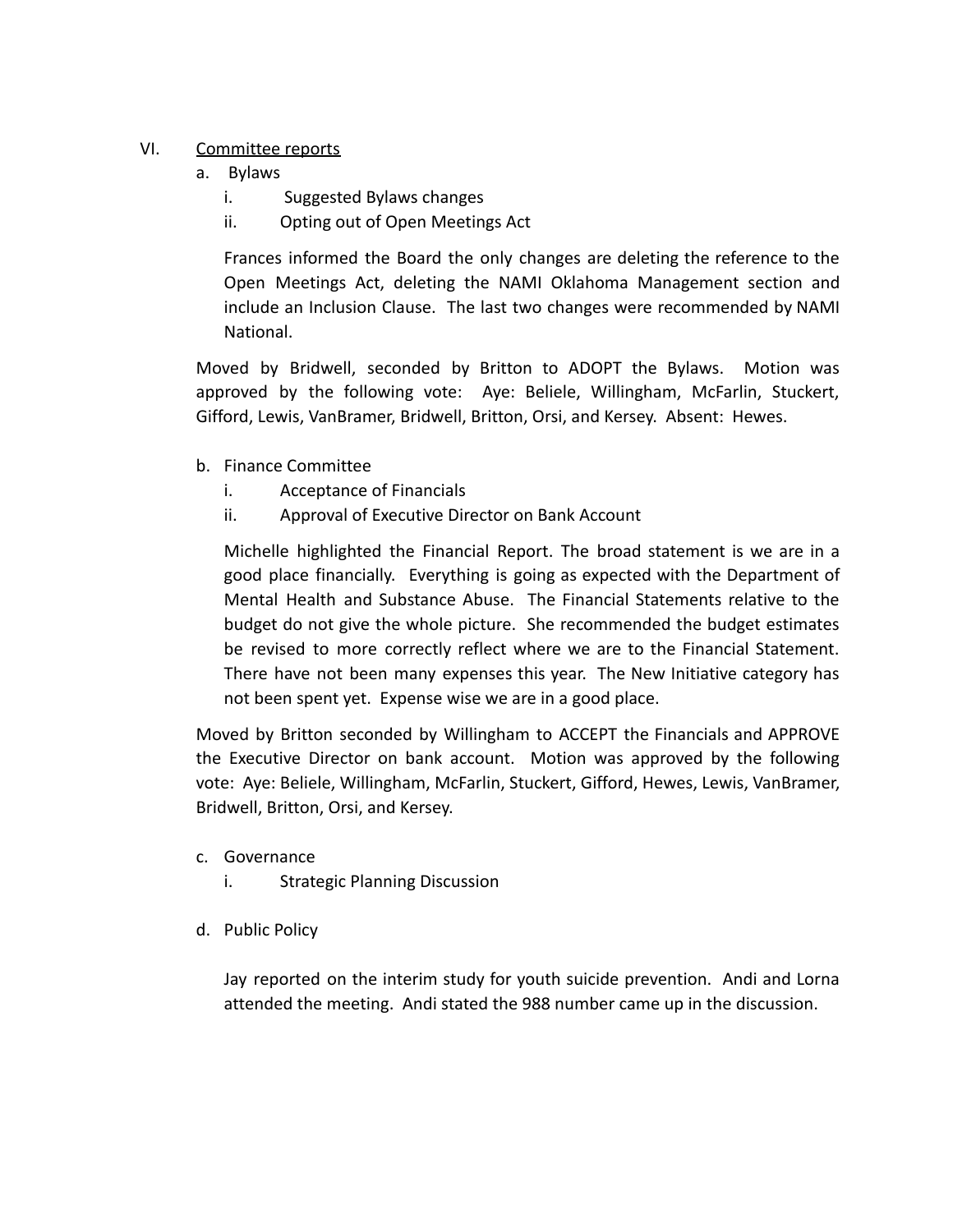VII. Enter into Executive Session to discuss the employment, hiring, appointment, promotion, demotion, disciplining or resignation of any individual salaried employees, as authorized by 25 O.S. (2020 Supp.) §307(B)(1)

Moved by Lewis, seconded by Willingham to ENTER into executive session. Motion was approved by the following vote: Aye: Beliele, Willingham, McFarlin, Stuckert, Gifford, Hewes, Lewis, VanBramer, Bridwell, Britton, Orsi, and Kersey.

Moved by Hewes, seconded by Bridwell to APPROVE a one-time stipend for \$1,000 to thank Andrea Michaels for her service to NAMI Oklahoma. Motion was approved by the following vote: Aye: Beliele, Willingham, McFarlin, Stuckert, Gifford, Hewes, Lewis, VanBramer, Bridwell, Britton, Orsi, and Kersey.

### VIII. Old Business

### IX. New Business

a. Moving Date of Annual Meeting to November 13, 2021.

The date will remain on NOVEMBER 6, 2021 AT 1:00 P.M.

b. 2021 Awards

Lorna informed the board the application for nominations will be sent out on October 24<sup>th</sup> and nominations are due October  $8<sup>th</sup>$  except for the New Affiliate Volunteer of the Year Award which is due October 15<sup>th</sup>.

Frances informed the Board of a request from the Oklahoma City Police Department (CIT officers) to assist financially with Challenge Coins. The coin will feature the Oklahoma City Police Department on one-side and NAMI Oklahoma on the other. The coin will indicate the partnership we have formed and the commitment to supporting the mental health community. Sam requested more information on who will receive the coins. Jay stated his concerns on giving the coins to CIT officers and the reflection on NAMI. This item will be placed on the next agenda with more information on the project.

Sam requested additional information on the 988 call and what the process will look like. Jay said there was a recent article on the Department of Mental Health and Substance Abuse proposed plan. He will send the link out. Jayne's understanding is whoever calls 988 will be sent to the Community Mental Health Centers who will contract with therapists throughout the state and the Police will respond with their IPad's to communicate with the therapists for a clinical determination. It is a hospital